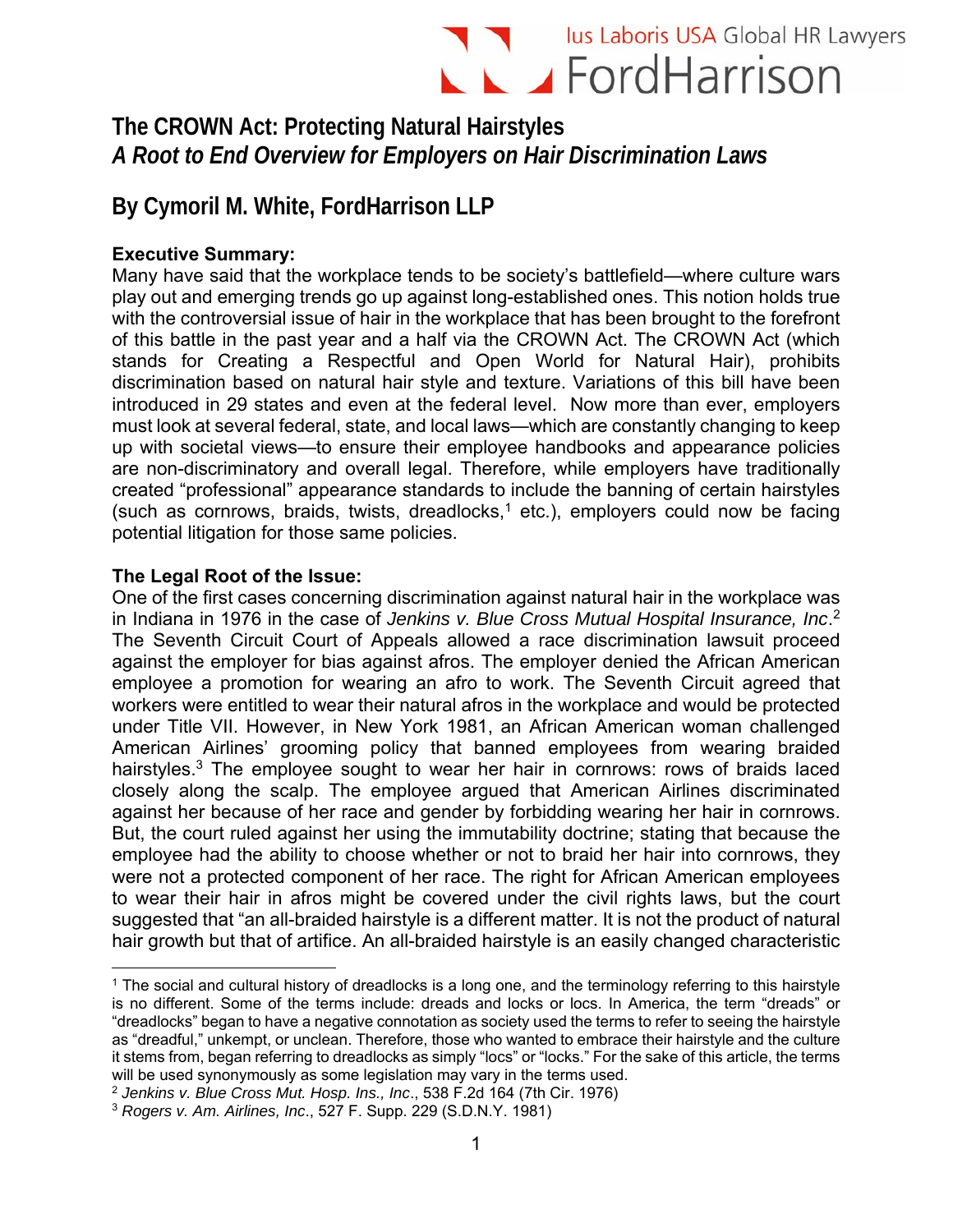# I Valus Laboris USA Global HR Lawyers  $\blacktriangle$   $\blacktriangle$  FordHarrison

and, even if socioculturally associated with a particular race or nationality, it is not an impermissible basis for distinctions in the application of employment practices by an employer."4

More recently, in Alabama in 2011, a woman who had applied for a customer service position had her job offer rescinded because she refused to cut her dreadlocks.5 The woman sued, claiming race discrimination, but in 2016, the  $11<sup>th</sup>$  Circuit upheld the lower court's decision in favor of the employer, finding that "Title VII protects persons in covered categories with respect to their immutable characteristics, but not their cultural practices." The court considered hairstyle a matter of individual expression rather than a biological imperative. Despite pleas from special interest groups, the U.S. Supreme Court refused to review the case without giving any explanation as to why. However, other states began to view these hair discrimination cases as validly falling within the framework of a disparate impact claim.

#### **The Social Split Ends:**

In light of the varying responses from the courts and widespread public discontent with the outcome of hair discrimination cases, California was the first state to act in settling the matter. On July 3, 2019, California sought to outlaw racial discrimination based on hairstyles with SB 188 a/k/a the CROWN Act. In short, the bill stated that "workplace dress code and grooming policies that prohibit natural hair, including afros, braids, twists, and locks, have a disparate impact on Black individuals as these polices are more likely to deter Black applicants and burden or punish Black employees than any other group."6 The bill applied to public schools and public and private employers, and is now California law which prohibits discrimination based on hair style and hair texture by extending protection for both categories under the California Fair Employment and Housing Act (FEHA) and the California Education Code. Therefore, the bill provided that the definition of race for these purposes also include "traits historically associated with race, including but not limited to, hair texture and protective hairstyles ... [which] includes, but is not limited to, such hairstyles as braids, locks, and twists."7

Not far behind, New York soon joined California in summer 2019 by adopting the CROWN Act's sentiments and language into their own law through Assembly Bill 07797. Since then, New Jersey, Washington, Colorado, Maryland, and Virginia have passed a version of the CROWN Act, and many other state legislatures have acknowledged the public's interest in hair equality with over half of the states filing or pre-filing a version of the bill as well. Additionally, the CROWN Act has joined the ranks of viral social justice movements like #BlackLivesMatter. As evidence of its reach, the 2020 Academy Awards saw the movie Hair Love, an animated short film about natural black hair, win an Oscar for Best Animated Short Film, and the director praised the CROWN Act during his

 $\overline{a}$ <sup>4</sup> *Id.* at 232.

<sup>5</sup> *EEOC v. Catastrophe Mgmt. Sols.,* 876 F.3d 1273 (11th Cir. 2017)

<sup>&</sup>lt;sup>6</sup> Under the FEHA, it is unlawful to engage in specified discriminatory employment practices, including hiring, promotion, and termination based on protected characteristics, including race, sex, and religion, unless based on a bona fide occupational qualification or applicable security regulation.

<sup>7</sup> *See* SB 188 § 212.1(c)